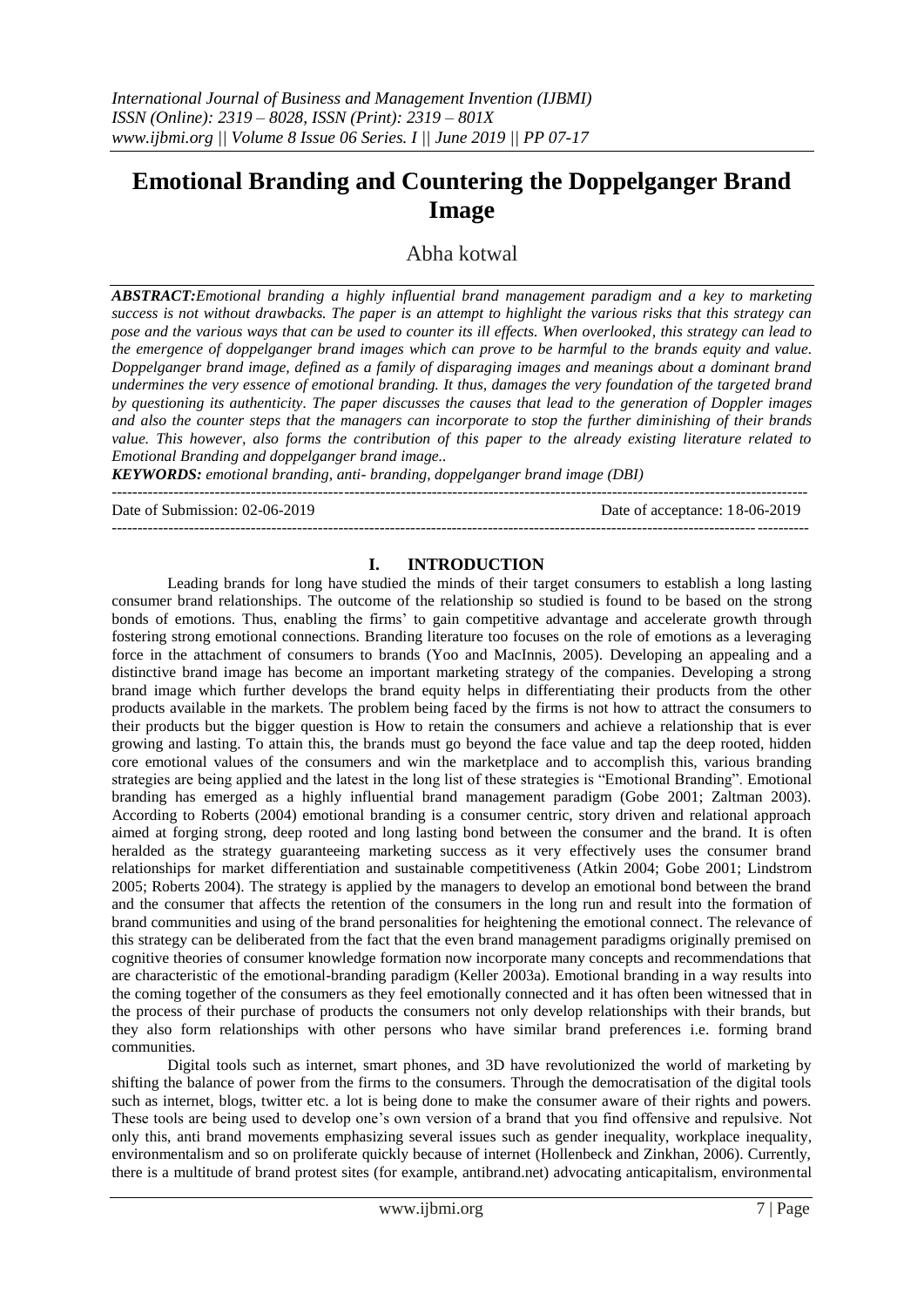protection or social responsibility (Mortimer, 2002). A seldom discussed risk of emotional branding is exposing of the brands and the firms to a particular type of cultural backlash, known as "doppelganger brand image". A doppelganger brand image (DBI) is a collection of disparaging images and stories about a brand which are circulated in popular culture by a fairly loosely organized network of anti-brand activists, bloggers and opinion leaders. This network is often formed by the consumers who form online communities not only in the support of their favourite companies" brands but also as a backlash to the growing corporate despotism and high handedness on their part. Many global brands are being opposed on grounds of corporate malpractices related to environment and human rights issues as Corporate Social Responsibility is being discussed loudly and clearly.

The doppelganger brand image works in contrast to the emotional branding strategies. It in essence opposes everything that emotional branding stands for thus, culturally competing with the brands that resonates emotional meanings that the firm attempts to instil through its marketing activities. This online opposition towards the companies has lead to the deliberate development of a negative or a "Doppler" brand image. This Doppler image is harmful and can prove drastic to the overall image of the company and may lead to its downfall if not timely checked and countered. Keeping in view the harmful and serious effects of the doppelganger brand image the following paper attempts to study the (1) various factors responsible for the development of the doppelganger image (2) enumerates the causes of the doppelganger image (3) and determine the various ways of countering the doppelganger effect.

In the pursuance of these objectives, we begin with the brief review of the tenets of emotional branding and the objectives behind developing of such an emotional bond between the consumer and the brand. Next we examine the pivotal role played by the internet and the anti branding sites in the framing and spreading of such Doppler images followed by the causes and the factors responsible for the development of the doppelganger brand images. In the end we discuss the managerial implications and the various ways of timely countering this Doppler threat.

#### **II. TENETS OF EMOTIONAL BRANDING AND DBI**

Emotional branding refers to the attachment of a specific emotion to a brand and is fast becoming an important advertising strategy (Roberts, 2004; Rossiter and Bellman, 2005). The brands so developed using this strategy appeal directly to the consumers" ego, emotional state, needs and aspirations. It is a concept which keeps consumer as the pivot and through the use of emotions tries to bind the consumers with the products. Having emotional ties with the product becomes important because our economy in the recent times have gradually shifted from a production, need based and objective economy to a consumption, wants based and subjective economy. This can be ascertained from the fact that the consumers today make purchases based on how they feel about a company and its offers thus bringing the emotions into the picture. The ties that are resultantly developed are generally more profound and go beyond the convenience of price. Thus stating that the bonding may not always be rational in nature as Christie Barakat (2014), assistant professor of media and psychology in Florence, Italy, says that while traditionally the consumer decision-making models which are largely cognitive and sequential in nature are based on the theory of rational choices whereas, the emotional branding is irrational."

No matter how irrational the emotional bond between the consumer and the product may be there exist a strong and devoted relationship between the two that gives the brand a cutting edge over and above its competitors. Steve Goldner (2012), digital and social marketing executive consultant, too states that "emotional branding goes beyond loyalty." Antonio Damasio (1994), a renowned neuroscientist too based on his ground breaking discovery came to a conclusion that decision making is not logical but emotional, thus making emotion a necessary ingredient to all decisions. Therefore, the objectives behind developing such an emotional bond is-

|                               | <b>OBJECTIVES</b>                  |
|-------------------------------|------------------------------------|
| <b>EMOTIONAL BRANDING</b>     | TO CARVE OUT A NICHE               |
|                               | TO DEVELOP COMPETITIVE ADVANTAGE   |
|                               | TO DEVELOP BRAND LOYALTY AND TRUST |
| $\mathbf{r}$<br>$\sim$ $\sim$ |                                    |

#### **FIGURE 1: Objectives of Emotional Branding.**

An example of such a profound emotional bonding can be seen among the consumers of "Apple" mobile users and "Harley Davidson" bikers, who are loyal to their brand and have such a deep emotional attachment with their products that they carry their products like prized possessions.

Developing an emotional bond has several advantages and is being widely used in marketing and in associating with the people. Consumers usually buy for emotional reasons and then they try to legitimize their purchase by looking into its functional benefits. Emotional benefits acts as a source of adding richness and depth to the brand and heightens the experience of owning and using the brand (Aaker, 1991). Researches have shown that consumers buy a brand exclusively not only for the fulfilment of its functional needs but also for the brands" capacity to mirror their values and lifestyle needs (Czellar and Palazzo, 2004). The word authentic is a key in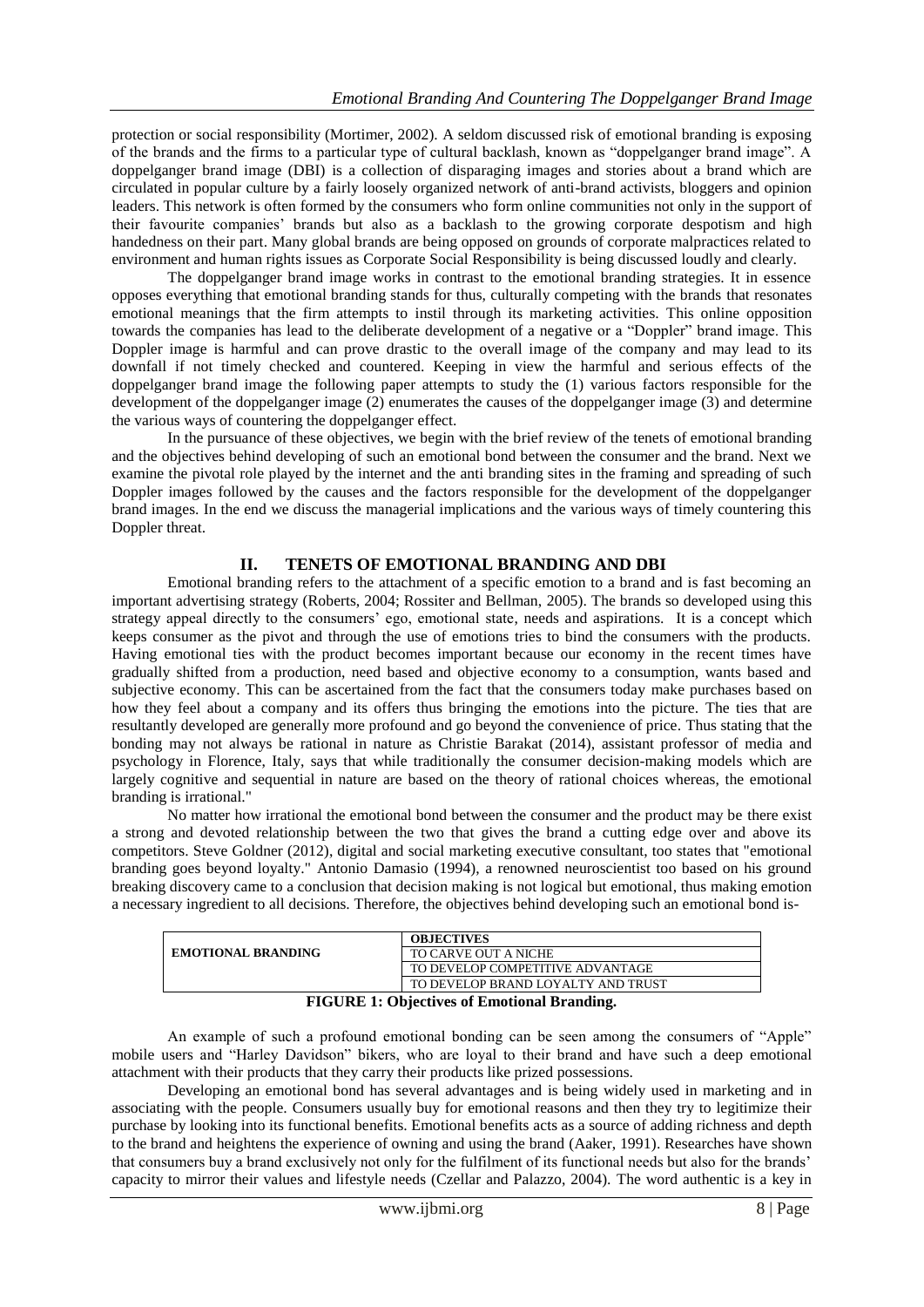forming any emotional branding strategy because Consumers are looking for authentic corporate values (Lafferty and Goldsmith, 1998) and not merely lip sympathies. The companies should keep their stories as real and genuine as possible. It should be remembered that emotional based strategies are long term based and they are the reason behind the formation of the overall image of the company. Authentic corporations as described by Champy (2009, p12) are the ones that remain true to themselves and whose values are reflected in their products, services, and actions. These companies are what they say they are and they seldom hide behind the created veil of ingenuity.

#### **III. ANTI BRANDING AND DBI-**

Anti branding and anti- branding sites in a way act as a key and an aid in the development and creation of the Doppler images. These images are generally developed and generated from online sites and thus finds its way into the world of internet. Anti-branding movement is a globally charged movement against brands formed by large number of society members with the sole purpose of garnering support and demonstrate disapproval and dissatisfaction against the corporate actions (Holt, 2002, pp.70). Such activities are generally carried on online sites. Anti-brand web sites are specifically created online spaces that focus negative attention on a specific targeted brand [\(Bailey,](http://www.sciencedirect.com/science/article/pii/S0148296308002026#bib4) 2004 and [Harrison-Walker,](http://www.sciencedirect.com/science/article/pii/S0148296308002026#bib15) 2001). Such sites use visual expression, memorable domain names, and critical language to create a negative online image for the targeted brand. Doppelganger brand images can also be found on the websites of such anti-brand activists. Spoof ads are developed and then as well are easily spread through the Internet and its vehicles (e.g., YouTube, Facebook, Daily Motion). Antibranding covers different aspects of negativity. The activists may use various ways to spread this anti brand sentiments. Anti-consumption i.e. not buying or consuming the brand, word of hate against the brand, consumer rebellion, boycotts of the brand, and counter-cultural movements are just few areas which are present as a common purpose in the minds of activists (Cherrier, 2009). Increased awareness about the company social responsibility, environmental hazards and health concern may be cited as a few reasons for the increase in the anti- branding activities. This is the reason that Tobacco, alcohol, computer and clothing are some of the most spoofed up brands worldwide.

All this negative messages on social media has a direct or indirect influence on the consumers" attitude towards the brand (Kucuk, 2008). Such WOM can lead to the confusion between loyal customers. This negative WOM coupled with confusion in worst scenario can effect companies' market share as well as can produce necessity of direct competition (Kay, 2006, pp.745).

Anti-brand spoof ads act as hijack actions on official brand ads, mixing part of those ads" official materials (e.g., logo, slogan, picture, style) with new ones in an ironical or sarcastic way in order to make the original ad look ridiculous or distasteful. These ads can variedly range from inciting harmless fun or pun to malicious and spiteful jibes and jokes directed at some of the world"s best known brands (Hollenbeck and Zinkhan, 2006; Bal et al., 2009). Apple Inc, Starbucks coffee, etc. are some of the brands that have been the victim of such online backlash. Negative parodies are becoming increasingly common on line (Bal et al., 2009;Krishnamurthy and Kucuk, 2009), especially for tobacco brands, which appear among the most spoofed and humoured brands worldwide along with alcohol, computer and clothing brands (Harvest Communications LLC, 2002).

#### **IV. DOPPELGANGER BRAND IMAGE (DBI)-**

Though, emotional branding has enabled the marketers to develop a community of its loyal consumers, and in developing a favourable brand image, it has also resulted in the unleashing of a very dangerous phenomenon namely "Doppelganger brand image". The image so developed is the result of the various antibrand activities, and brand spoofs designed by social activists or other dissatisfied consumers and circulated over the internet. These advertisements consists of making sarcastic jibes or malicious comments directed at some of the world"s best known brands (Hollenbeck and Zinkhan, 2006; Bal et al., 2009). For example, Nike, a famous shoe brand has been criticised because of its unethical practices and its human rights violation such as indulging in child labour. Not only this, Brands may also be disliked because of their overt commercialism (Kozinets, 2002).

Thompson, Rindfleisch & Arsel (2006) state that the brand that manifests itself as an emotional brand tend to be more prone to parody and negative jibes. The doppelganger brand image is essentially a family of defamatory images and stories about a brand circulated locally by a network of consumers, anti-brand activists, bloggers etc. (Thompson, Rindfleisch, & Arsel 2006, p. 50). With the passage of time these criticisms join together and form a larger threat as they tend to influence the consumers beliefs and behavior, thus, wiping the brand image of its foundations. The "doppelganger brand image" is basically the effect of exposing the brand image to a cultural backlash and consumer's wrath.

The impact of Doppler brand image is such that it competes with the actual brand image both on the cultural and social front and goes out against the very basic meaning that the brand normally stands for. It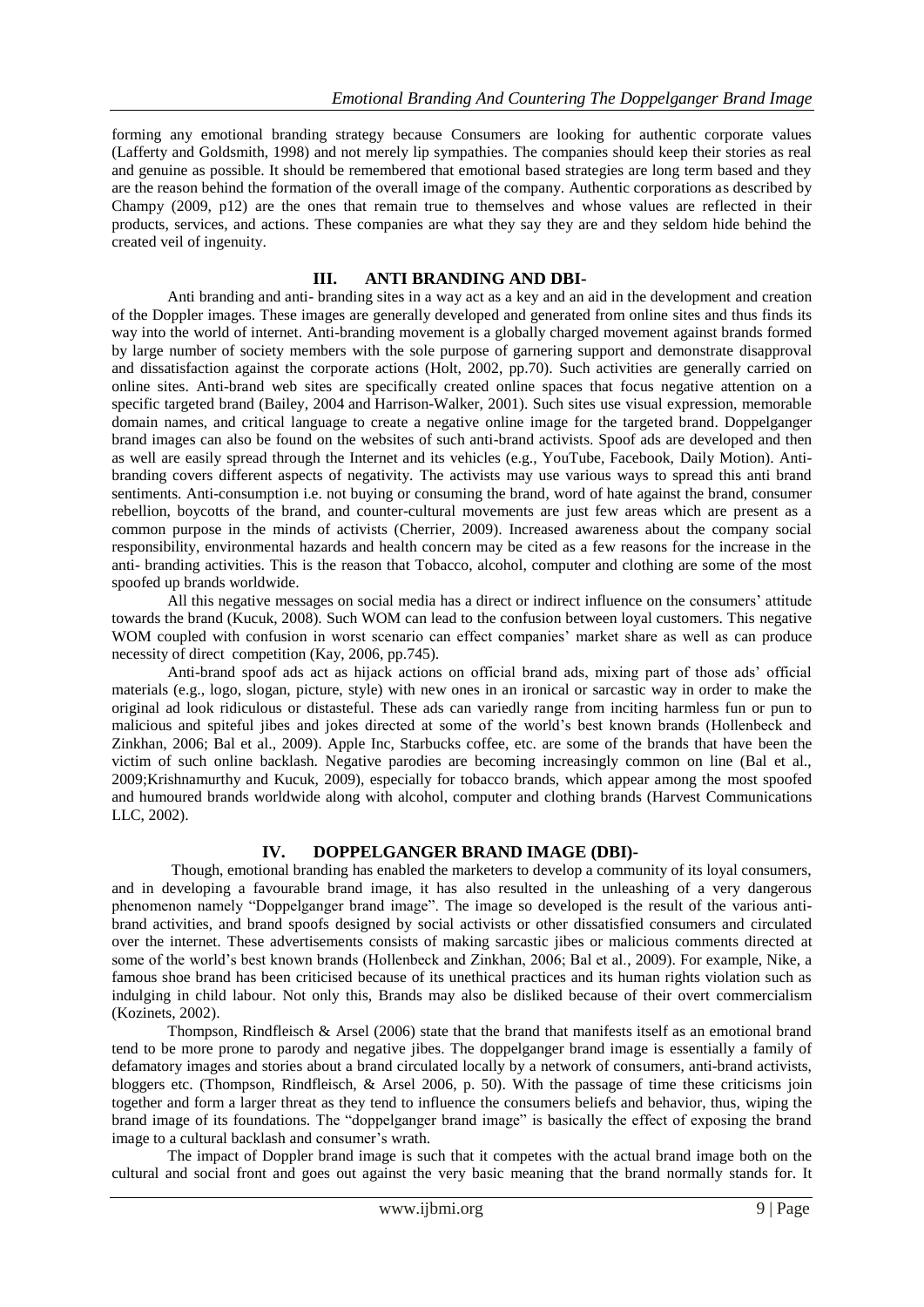clouds over the actual meaning of the brand and gets the consumer confused. This tarnishes and hampers the long built image of the brand and poses a serious threat to its future.

It has been rightly observed that the brand names get spoofed not only by the online jibes and cultural backlashes but at times get destroyed or damaged by certain unrelated things that share their names with. A book store and a gift shop in Denver by the name ISIS got vandalized as it shared its name with a terrorist group ISIS.



Another brand name victim was the ISIS chocolate company from Belgium, which had inadvertently changed their name from Italo Suisse to ISIS in 2013. They apparently chose a established name from some of their popular products as the new company brand, only to horrifyingly see the name become plagued by the newly emerging terrorist group"s acronym. It the wake of such happenings it is suggested that the brand should rename it and distance itself from it.

#### **IV.1 AN ANALYSIS OF THE VARIOUS EXAMPLES OF DOPPELGANGER BRAND IMAGES**

The terrain of DBI is not restricted to the products and services alone but goes beyond. Social media platform is widely being used to post disruptive comments, messages and pictures that not only denounce but also disrupt the significant meanings that the brand resonates and has generated over the time. Some of the world famous Ad campaigns of various brands have witnessed the brunt of social media wrath and trolling.

- The "Joe Chemo" campaign criticized the product message of [Camel cigarettes,](https://en.wikipedia.org/wiki/Camel_cigarettes) and emphasized the harmful effects of smoking, by depicting the company's camel mascot as severely sick thus wishing that he'd never smoked cigarettes. The rise in the awareness among the general public about the health hazards of smoking and an increased social responsibility encouraged this.
- In 2015, a designer reinterpreted the [Pepsi](https://en.wikipedia.org/wiki/Pepsi) logo to represent a fat man. The intention was to accentuate the direct relation between consumption of sweetened soft drinks and [obesity.](https://en.wikipedia.org/wiki/Obesity) There are several online efforts being made by the social enthusiasts to make the public aware about the ill effects of junk foods and aerated drinks and how these destroy the physical health of a person.
- Witty and Humorous images were developed and distributed by customers of ["Maggi"](https://en.wikipedia.org/wiki/Maggi) instant noodles and later mainstream media ruthlessly criticising it when the product was banned in India.
- After the launch of [General Motors](https://en.wikipedia.org/wiki/General_Motors) [Hummer H2](https://en.wikipedia.org/wiki/Hummer_H2) in the mid-2000s, a creative viral Internet campaign called "FUH2" began. This campaign criticized not only the brand, but also its owners who were portrayed as savages who cared more about style than the environment.
- Cadbury 5 Star, chocolate bar brand from Cadbury, triggered a wave of anger when it launched its ["Inki](http://lighthouseinsights.in/cadbury-5-star-conditionserioushai-social-media-campaign.html/)  [condition serious hai" campaign](http://lighthouseinsights.in/cadbury-5-star-conditionserioushai-social-media-campaign.html/) with a TVC. The ad portrayed the bar as a cure for seriousness. This theme didn't go well with the viewer's as they were angered at the brand showing mothers in a bad light thus resulting into the filing of complaints with ad watchdog [Advertising Standards Council of India](http://www.ascionline.org/) ASCI. Another shining example of a brand being compelled to take down its ad, following consumer outrage.
- During [Donald Trump's 2016 presidential campaign,](https://en.wikipedia.org/wiki/Donald_Trump_presidential_campaign,_2016) comedian [John Oliver](https://en.wikipedia.org/wiki/John_Oliver) satirised Trump's ["Make](https://en.wikipedia.org/wiki/Make_America_Great_Again)  [America Great Again"](https://en.wikipedia.org/wiki/Make_America_Great_Again) slogan with the parody "Make Donald Drumpf Again", thus referring to Trump's ancestral surname. This shows that DBI has also made its way into the politics by way of humouring the politicians.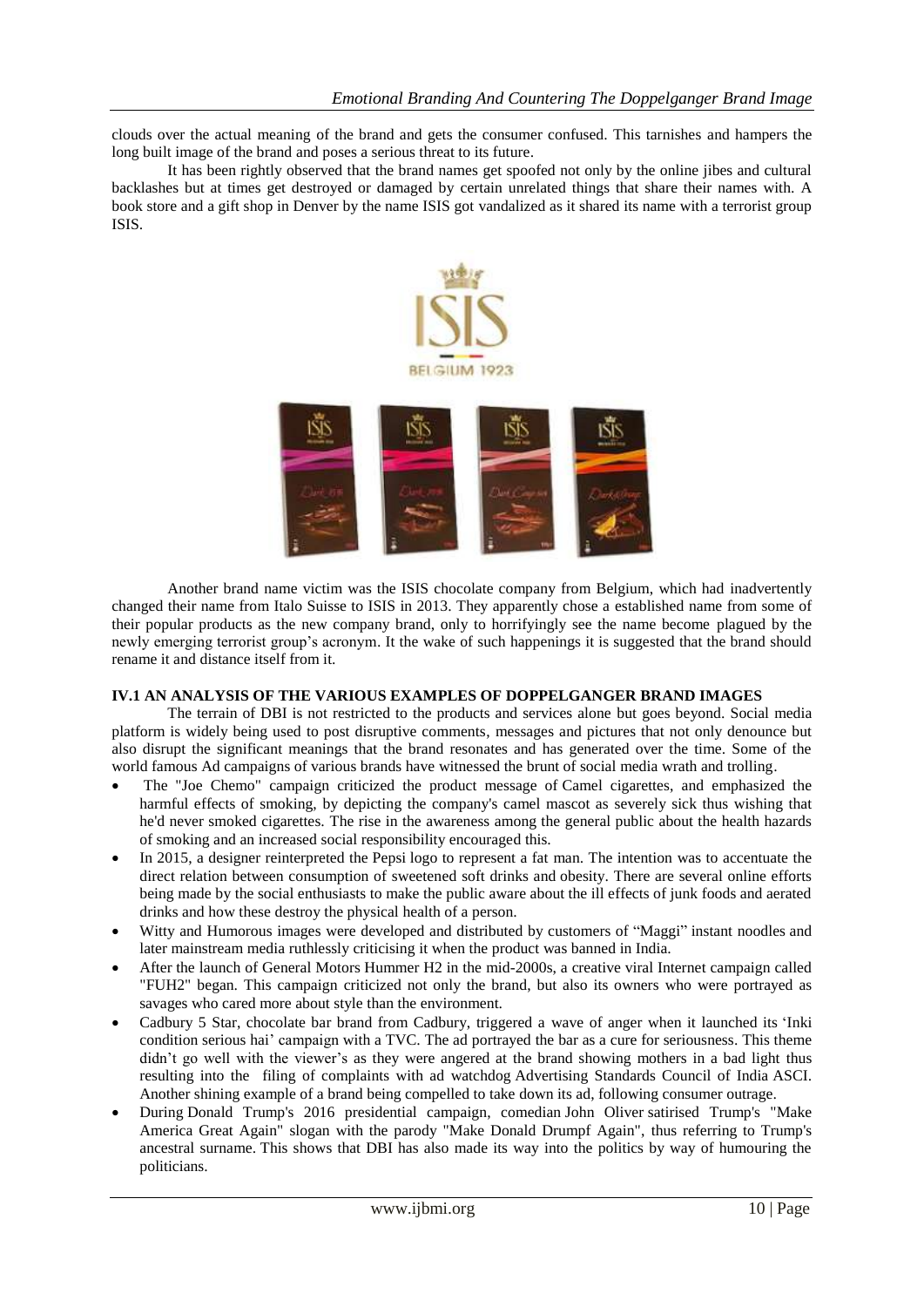- A similar case was experienced during the Indian elections where Congress candidate Rahul Gandhi was targeted with a doppelganger brand image of "Novice Prince" which when used in a derogatory sense, it could mean "naive" or "dumb" and it also refers to duffer as quoted by First Post Newspaper.
- [Nike's](https://en.wikipedia.org/wiki/Nike,_Inc.) logo and slogan ("Just do it") appear in several images either altered or adjusted, often highlighting the company's use of [sweat shop](https://en.wikipedia.org/wiki/Sweat_shop) labour. The company has been time and again rebuked and criticized for its alleged practice of child labour.
- Though the phenomenal rise of the star bucks café can be attributed to the emotional branding and successful brand positioning, a web search reveals a large number of anti star bucks websites that criticizes it extensively for its business practices. The anti star bucks activists use humour and satire to assail this brand for many perceived misdeeds, such as for crushing local competition, degrading environment, increasing consumerism and exploiting the third world workers. Its iconic mermaid logo is disparaged and altered to show resentment.

#### **FIGURE 2: DBI IMAGES OF VARIOUS BRANDS**





A parody of intel inside logo A seriously ill camel mascot of a cigarette brand





Pepsi's "fat man" showing the ill effects of junk food



#### **IV.2 CAUSES FOR DBI**

The analysis of the various examples of doppelganger brand image leads to the generation of following reasons that can be identified as a **cause** for doppelganger brand image:

 Clearly if the company indulges into unethical practices and human rights violations it exposes itself to the negative comments and jibes of the various online consumers" communities thus, harming its brands equity and value. In the end, this spoofed up image leads to brand avoidance (Thompson et al., 2006), change in consumers" attitudes and behaviours and a drop in brand value (Krishnamurthy & Kucuk, 2009).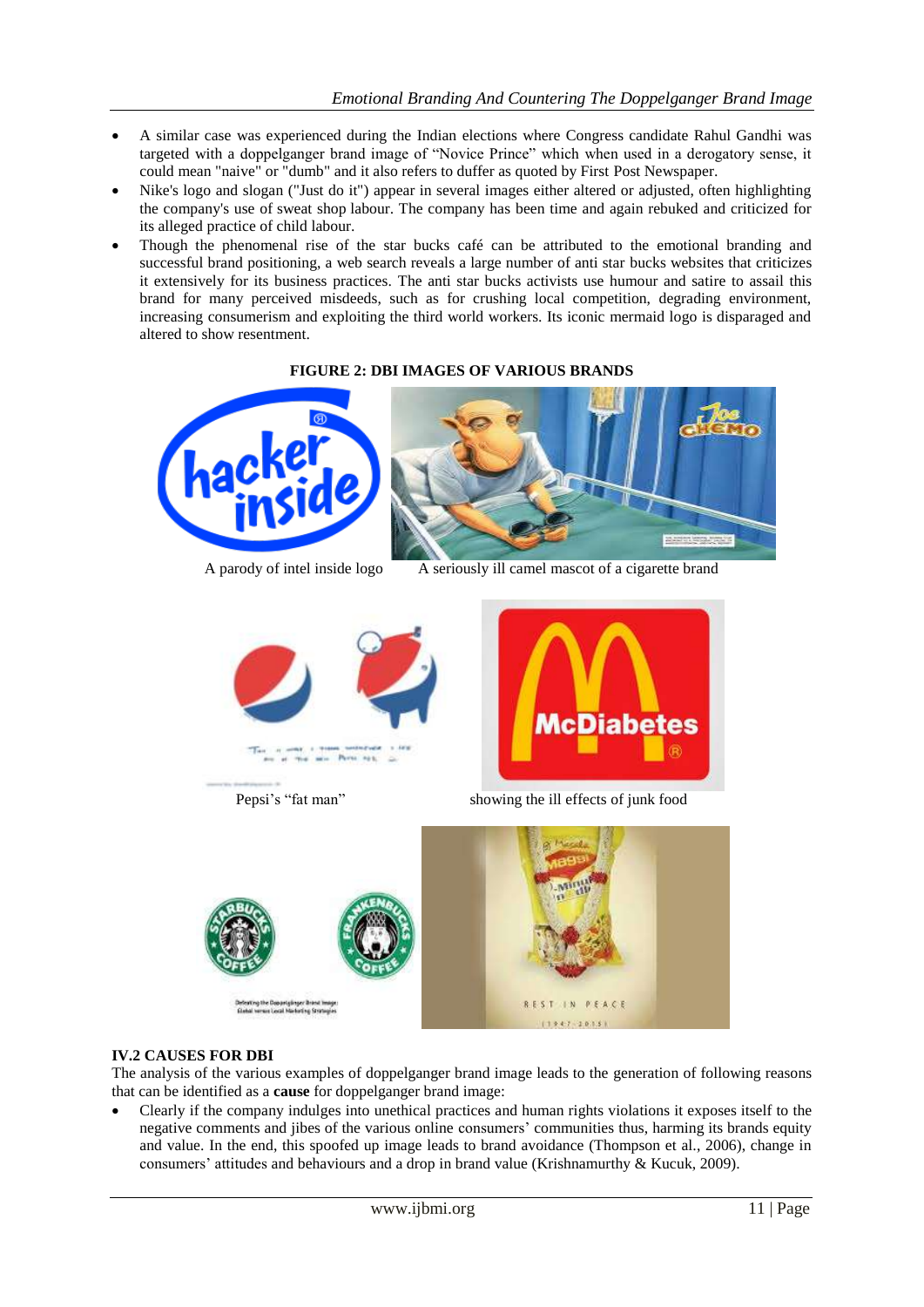- If there exist an Incompatibility between company"s brand image and the image that the consumer exhibits the result may be the Doppler images. If the authenticity lacks in the companies campaign and is not found to be real in its core values, it may lead to development of the doppelganger brand image. Thus, when the emotional branding story authenticity is doubted upon, and the identity value that the brand offers to consumers is also greatly reduced (Holt, 2002).
- Competition between the rival companies is also seen as a cause of the "Doppler effect" as companies may recruit others or may indulge itself in value destruction of the competing company.
- Rise of a proactive class of consumers that act as a watchdog over the companies thus ensuring that the companies follow ethical and moral practices. Nike, Starbucks and Coca Cola are some examples of corporate brands that have experienced a DBI. Through negative User Generated Content, the loss of control is so substantial that consumers may damage the brand"s value (Christodoulides, 2009).
- Ideological concerns surrounding a person may also inspire anti brand activists to spread parodies and trolls thus highlighting the candidates" deficits in terms of political acumen and experience. There is often an attitude of "go with the herd" when it comes to making political decisions. Thus, doppelganger images are easily developed and proliferated.

#### **IV.3 FACTORS OF DBI**

A careful analysis of the literature of emotional branding and the doppelganger brand image leads to the enumeration of the following **factors** of doppelganger brand image:

#### **1. Relationship between age of the brand and emotional branding:**

Brand"s longevity to a great extent is influenced by the consumer age of association with the brand. It is observed that older the brand is and the more distinguished it is, greater would be the threat of developing its DBI. The presence of a doppelganger is a testament to how strong your brand has become as stated by Susan Fournier (1998)

#### **2. Brands should stay relevant through time:**

A brand must stay relevant and adapt itself to the changing consumer trends or it will lose its importance and finally perish. The relevance principle instructs managers to update continuously their brand"s user/usage imagery, brand personalities, types of relationships, and promotional themes to keep a brand image fresh, energized, and contemporary (Aaker 2004; Keller 2003a). By applying the emotional branding strategy and revising it time and again the marketer must ensure and maintain its significance at all stages so as to survive the damages of the "doppelganger brand image".

#### **3. Safeguarding premium positioning:**

The marketers need to ensure that "doppelganger brand image" is not able to hamper the premium image of the brand as it could lead to serious brand destruction. It is not easy to maintain premium position for long terms. Therefore, innovative ways should be found out to maintain a relationship between price premium and longevity. Starbucks coffee shop is a very good example in this regard. Starbuck aims at doing two basic things for its emotional brand building strategy, one is it aims at providing its customers an authentic coffee shop experience and second, to develop a connection based on warmth between the customer and the coffee shop owners. However due to the "doppelganger brand image" effect being easily available as a substitute for local coffee shop owners it is working in the favor of the competitors as they simulate a similar kind of an environment, and being a part of the local culture are able to blend in more easily thus, harming the Starbucks strategy of emotional branding (Thompson, Rindfleisch & Arsel (2006).

The various causes and factors of the doppelganger brand image can be summarized and tabulated as below: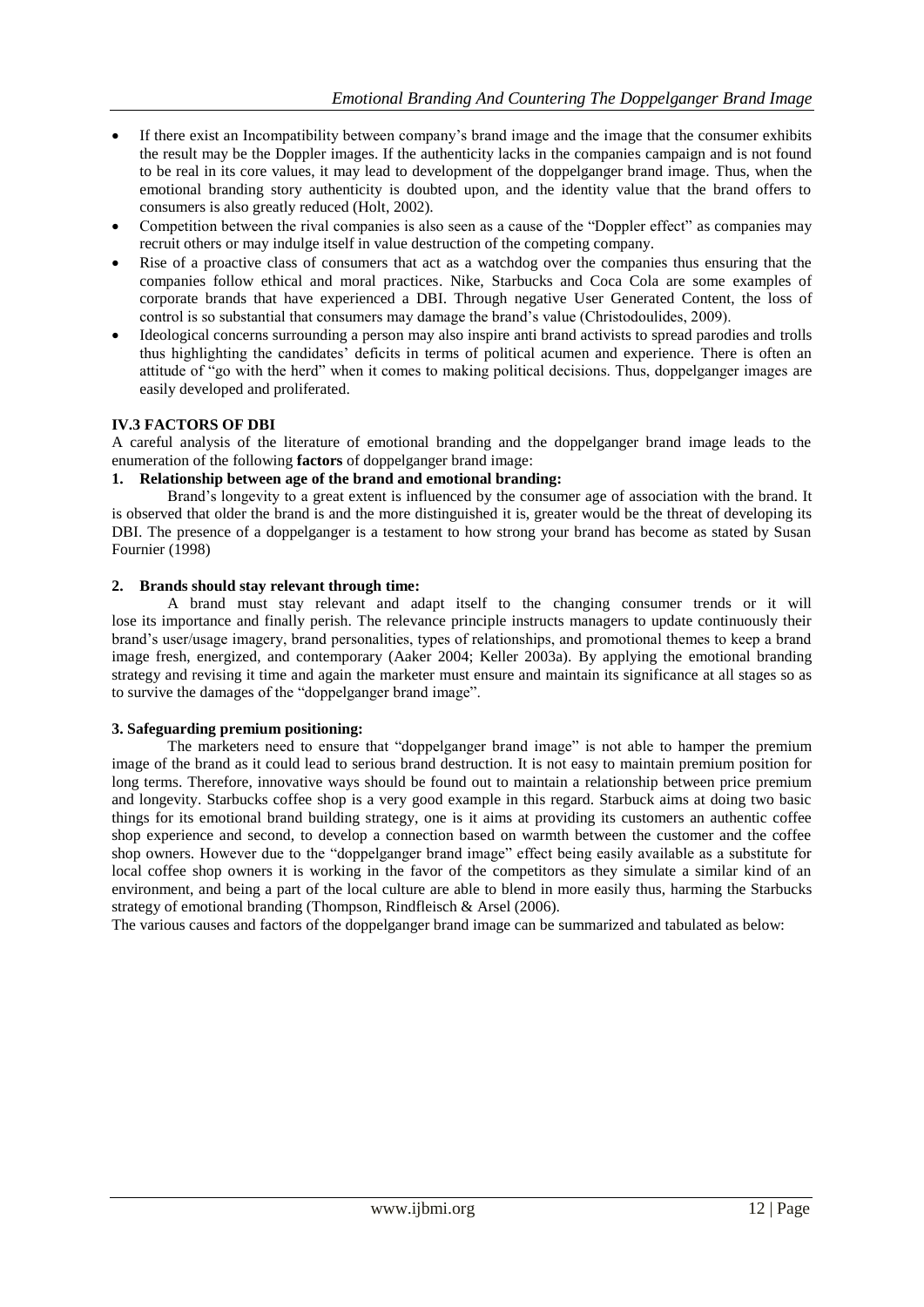

**FIGURE 3: Causes and Factors of the Doppelganger Brand Image**

## **IV.4. COUNTERING THE DBI EFFECTS-**

- 1. A continuous monitoring of the online sites that supposedly indulge in spreading negative views and news of a dominant brand can help in mitigating the harmful effects of DBI by timely intervention. Brand critics need to be identified and tracked down and qualitative techniques should be employed to find out the reasons behind such regressive actions.
- 2. Brand managers should monitor and keep track of the internet sites on which their brands appear to gauge the context in which their brands are used. Chat rooms, blogs, twitter etc. be closely monitored and technology should also be wisely administered.
- 3. Netnography Techniques (Kozinets, 2002) can be used to see when the emotional branding techniques start to lose its relevance and begin to inspire parodies, jibes and other critical comments.
- 4. By keeping the brand update and relevant throughout the time and developing and testing a new emotional branding story is another way by which the DBI effect can be countered. In other words, emotional branding strategy should be updated timely to ensure that it remains relevant throughout the time. Authenticity is valued by the consumer, therefore, the story and tagline surrounding their brand or projecting their brand should be true and valid to the core beliefs and not merely lame words.
- 5. One of the ways of countering such images remains by not fighting or ignoring these DB Images but by using and embracing these parodies and jibes to one's own advantage. As per, Craig Thompson (2006) by monitoring these studies one can determine what aspect of the brand image resonates with the people and where the problems lies and then taking corrective actions. The point of origin of these images should be effectively used as "the point of correction".

From the overall discussion about the three key elements namely; Emotional branding, Anti branding and doppelganger brand images we can summarize their relationship and impact on one another with the help of the following generated diagram: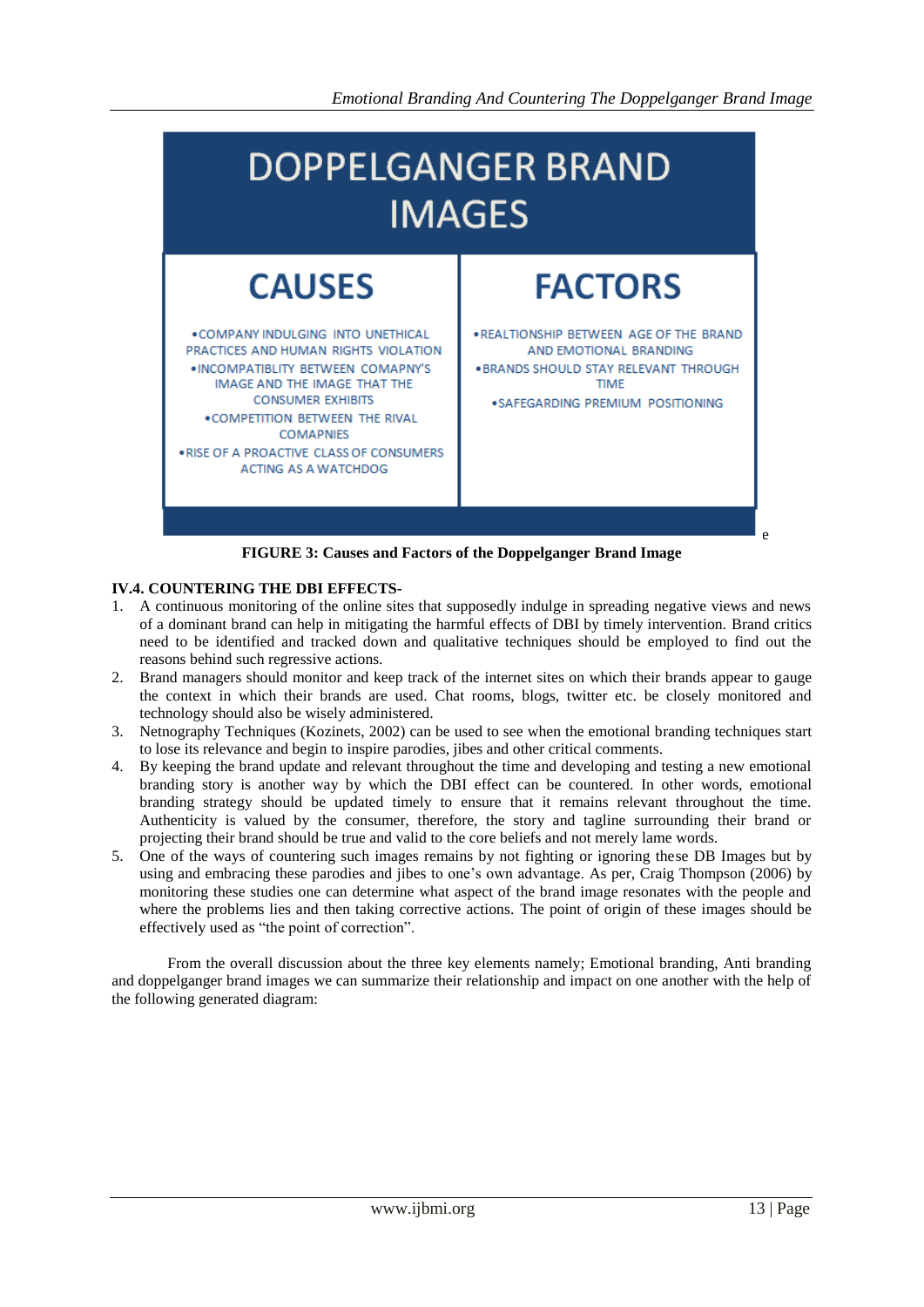

**FIGURE 4: Demonstrates that Anti branding activities against the emotionally manifested brand leads to the generation of the doppelganger brand images.**

## **V. MANAGERIAL IMPLICATIONS-**

Emotional branding comes across as a strategy that is very different and a class apart from the orthodox branding strategies. Its literature comprises of the various ways by which the managers are rewarded with loyal customers, heightened sales, and a competitive advantage over its close rivals. These advantages however, tends to disguise the potential risks that are associated with the strategy. A mere application of this strategy does not ensure an astounding success. History has time and again shown that various big dominant brands has fallen from heights of success and have found it difficult to regain its past glory. Disney, McDonald's, AT&T, Levi's, Kodak, and Coca-Cola are just a few examples of market-driven brands that suddenly fell from the paragons of marketing excellence and lost ground to the competitors (Haig 2003; Holt 2002; Stewart 2002). However, despite all these dangers and drawbacks the concept should not be altogether seen as taboo, but as a warning of the probable danger lurking to strike. The managers can take cognizance from the concept and use it fruitfully for their benefit by timely updating their strategies regarding the marketing of their products and livening up of their brands in the hearts of their consumers thus maintaining the essence of "emotional branding". The following strategies can be followed by the managers to timely counter the forming of the doppelganger brand images :

- 1. **AUTHENTICITY SHOULD BE MAINTAINED**: Storytelling has become an important aspect of advertising today. More and more brands are comprehending the power of stories to make their presence felt and to transform their identities. Iconic brands such as Apple, Coca Cola, and Disney have for long realised the importance of storytelling to build a connection with their audience. Story telling helps to develop Trust with the consumers. However, it becomes important that the managers should keep their emotional branding story updated and revitalised through the times to ensure that their story remains authentic and valid. The stories so developed should not be done to fool the consumers. Wrong or fabricated stories don"t go well with the consumers. On the contrary it acts as a target for the so called brand activists to go heart and soul after the brand and thus, lead to the development of the doppelganger images. The story generated should be fit and in tandem with the prevailing cultural conditions so as to avoid any cultural jamming and cultural backlash. The managers should understand that the story development should not only be simple but should also portray the reason of its existence. The story should be such that it connects with your customers. One such story that fully utilises this is the Dabur Vatika Brave and Beautiful advertisement. The ad is a tribute to the women fighting with cancer. The managers being realistic should realise that the stories should be such that the consumers should buy a part of the story and not just the product. The story shouldn't create a trap but act as a catalyst in developing a bond with the consumer.
- 2. **CLOSE MONITORING OF THE SOURCES**: The same medium that facilitates the rapid spread of the doppelganger brand image should be closely monitored (i.e. internet) by the managers. Chat rooms, blogs,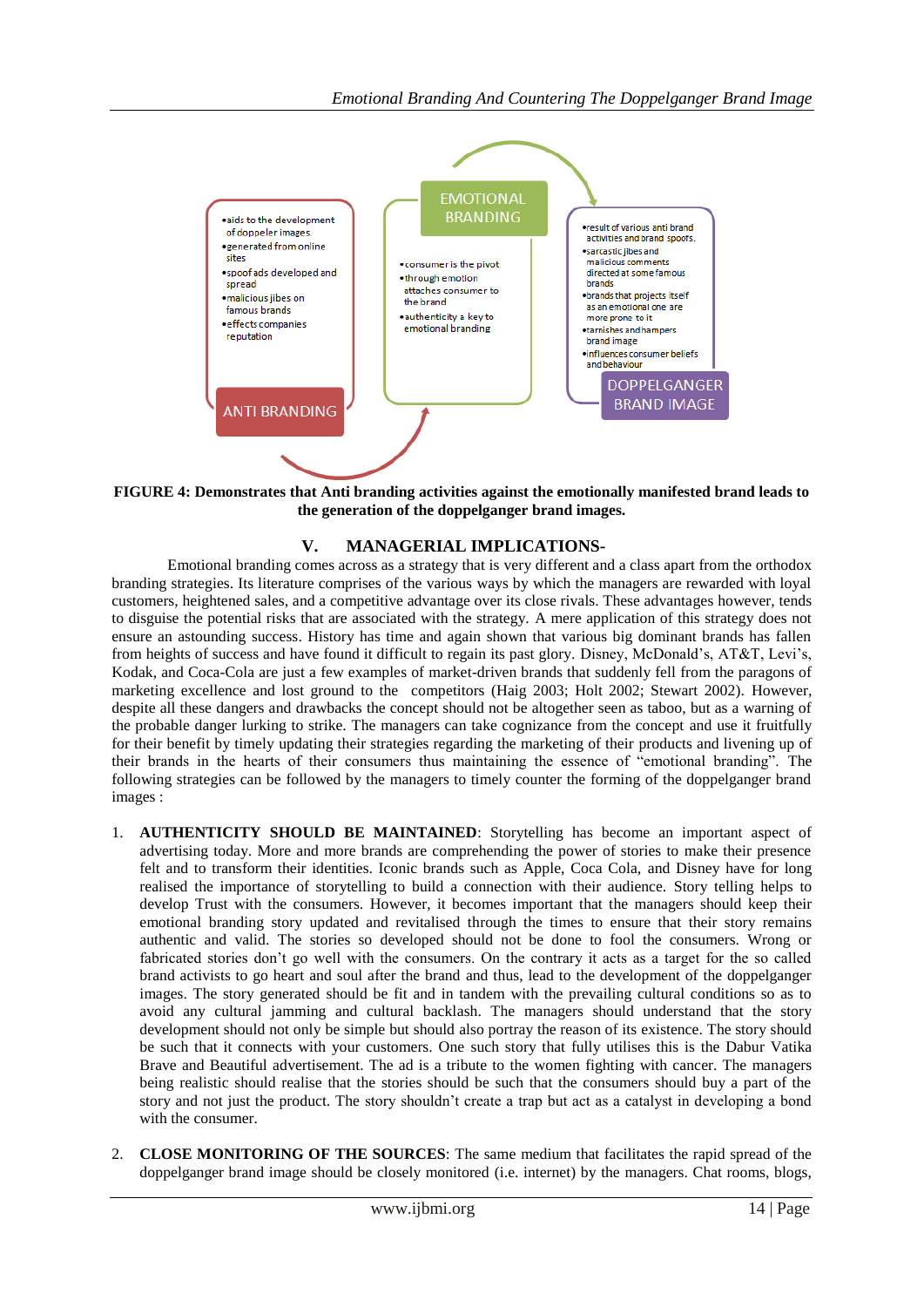and web based media should be timely gauged to avoid the spread of anti brand sentiments. By routinely monitoring this hub of gossip diffusion the managers can well gauge the extent to which their product and its marketing campaigns are being accepted and the buzz that surrounds it. The negative or the positive comments regarding their campaigns can be highlighted and the managers can thus able to get an idea of their campaigns acceptance or rejection beforehand thus, enabling them to take corrective actions and the avoidance of consequent losses. These sources can prove to be a goldmine of information for the managers as their viewpoints by various qualitative methods such as in depth interviews, quick surveys and even focus groups can be used to assess as to which Doppelganger brand images and meanings are resonating with consumers and thus plumb the effect of the identity benefits they thus get from this negative imagery. An example of the Doppler effect which was seen on the internet service provided by the IDEA INTERNET NETWORK (IIN) which was facing the social media wrath and backlash in the form of various types of jokes that were being circulated on the IIN concept over the internet and other social networking sites like whatsapp, face book and also in the form of other humorous tweets by the so called TWITTERATI. This brought a need to timely counter these social media initiated malicious jibes and comments to prevent it from having a snowball effect and becoming a bigger contingency for the company. The very point of problem should be looked into and timely action should be initiated by the managers.

- 3. **IDENTIFICATION OF THE TARGETS**: Thirdly, where the celebrities or people of importance are being trolled on the net or funny, malicious jibes are being targeted at them. In such cases, the public relations managers should start with the identification of the people for whom such doppelganger messages and images are being developed and spread across the net. This step is necessary in order to identify the ideological concerns that inspire the activists to create and spread such doppelganger brand images. These concerns should be closely studied to know their genuineness and authenticity and then accordingly developing the measures to counter them effectively. The countering of these malicious and often rigged messages at the earliest is a must as any delay with this regard may lead to serious damage to the public image and reputation of the person concerned. Latest example that can be cited is of a bollywood celebrity who was at the receiving end of social media thanks to her dumb and foolish appearance on a high rated T.V.talk show. The social media went berserk over her mindless responses and poor display of G.K. and internet soon got flooded with jokes, gigs and memes depicting her dumbness and reactions to various real life situations.
- 4. **PROACTIVE APPROACH: A** proactive approach should be followed by the managers to challenge the emergence of the DBI. The emotional branding story should be revitalized and tested among the consumers even when the targets are being accomplished so as to remain afresh and avoid its devaluation over the time. The marketing environment being dynamic and competitive necessitates that the manager should be practically ahead of the cultural curve and has emotional stories that are more invigorated and resonant than their competitors. This is necessary because it has been witnessed that when confronted with declining sales coupled with outdated and stale emotional branding stories the manager may easily fall into a crisis management panic mode. Under such conditions, in order to get a quick fix solution to their problems they may consult outside branding consultant , thus worsening the matters as it could be easily felt by the consumers that the brand has no genuine self inspired stories and identity other than those dictated by the whims and fancies of the supposedly market driven trends. However, it is suggested that in its attempt to develop and redevelop an emotional branding story, the manager should maintain a sense of continuity as otherwise the story will be perceived as inauthentic. A cultural analysis of DBI offers valuable insights as to how an invigorated new emotional branding story can be developed from the threads of an already existing one thus, helping in maintaining historical continuity and authenticity.
- 5. **BOTTOM TO TOP APPROACH-** This approach can be termed as the essence of the various ways for countering the DBI effect. The management by following this approach can be in direct contact of the ultimate consumers. By eliminating the gap between them the management should aim at building a bond that boasts of trust and thus enhancing and strengthening the relationship across the value chain. The suggestions and grievances, if any, from the consumers end can be directly communicated to the management with an assurance that corrective action will be taken.

# **VI. CONCLUSION AND FUTURE DIRECTIONS**

Thus, we can conclude that doppelganger brand image is basically the spoofed up image of the product brand in the minds" of the consumers. These images are generally developed by the social activists and enthusiasts who act as social watchdogs, thus making the general public aware of the company"s malpractices and other negative aspects of the products. The spoofing communication is developed to address their dissent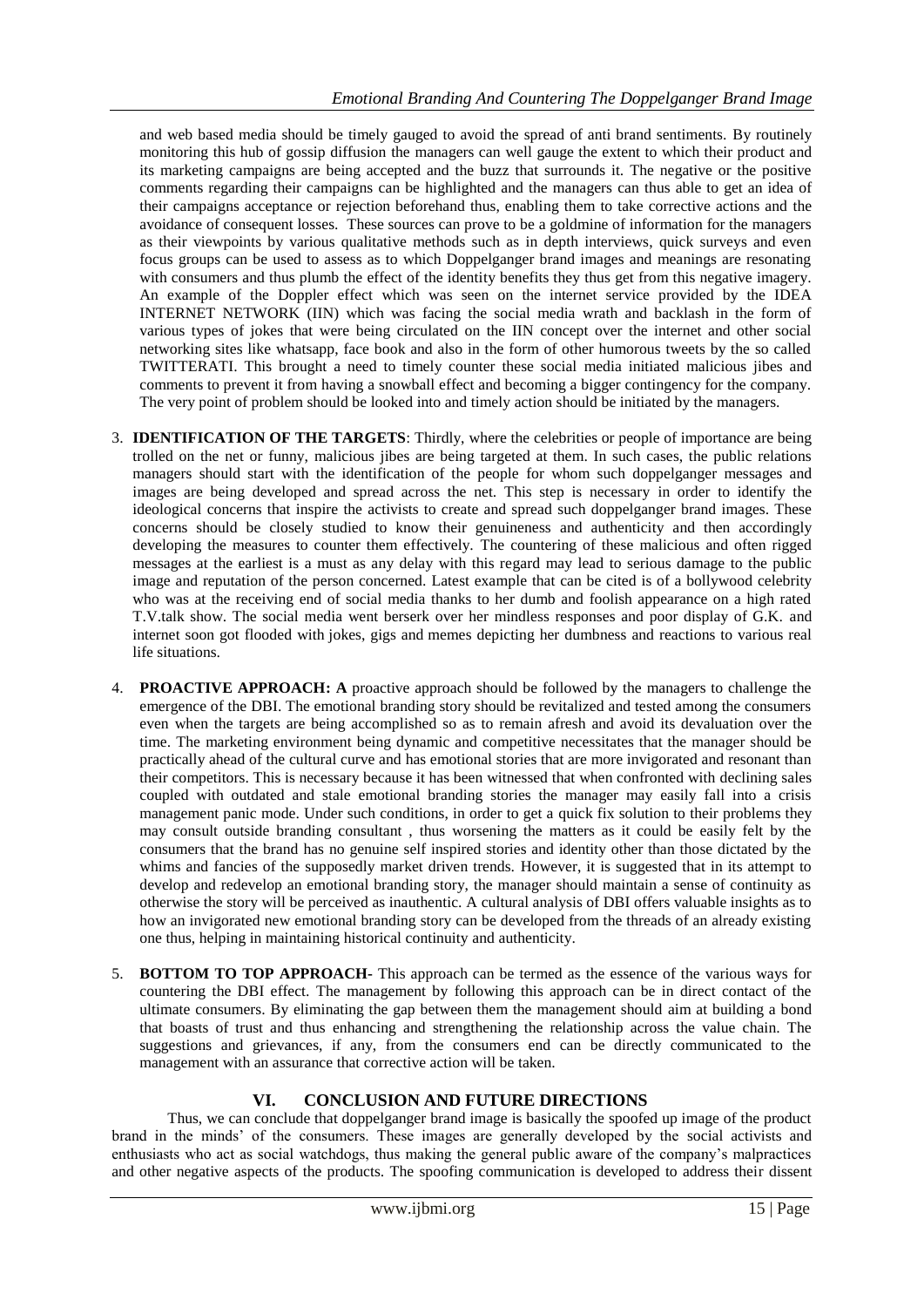thus discouraging its consumption. At times, the negative ads become so popular among the consumers that they over-ride and hijack the original ad, thus making it ineffective. Also, since the internet has today empowered the consumers, anyone with a sense of inventiveness can easily create and develop a negative parody and upload it, thus hampering and denting the image of the product (Bal et al., 2009; Krishnamurthy and Kucuk, 2009). Although some of these ads are developed to have fun and may seem harmless and undisruptive initially but if the companies don"t take due action at the right time by developing counter strategies, there is every likelihood that the companies may suffer losses in the shape of dipping sales and losing their valuable assets in the form of their consumers. Ignoring doppelganger images is a poor strategy, but being too aggressive may also be just as destructive. The impact that the Doppler image can have on the sales cannot and should not be taken lightly by the marketing managers. It is an imminent danger lurking, ready to attack the sales of the company anytime when the company loses its control and vision. However, despite the wrongs of the doppelganger brand image, DBI gives a forewarning to the brand managers about the loop holes in their marketing strategy regarding the emotional branding thus necessitating its early rectification. It in a way acts as a diagnostic tool that reveals the hidden brand image problems and requires immediate action before it becomes a full blown brand image crisis. Thus, an early detection of rise in the DBI can save the firms heavy losses and avoid any loss in the market shares.

The paper has made an attempt to enlist (1) the various causes and factors that lead to the generation of doppelganger brand image. (2) An analysis of the various examples of DBI shows that products, services and even personalities are affected by the vicious and sometimes even prejudiced campaigns of anti brand enthusiasts. Timely intervention by the strategic brand managers in developing and redeveloping emotional branding strategies however, helps in maintaining the brands competitiveness and relevance. Iconic and popular brands have to be very cautious and proactive than less iconic brands which are less known and thus escape the wrath of anti brand activists. There still remains a great scope and margin for future research in the fields of emotional branding and the generation of the doppelganger brand image as it is a relatively newer concept but its repercussions and effects on the image and sales of the brands remains highly fatal. In the view of the various drawbacks and dangers of the disturbing and often malicious jibes of the DBI, the crux remains that the managers should remain realistic and be conscious of the various cultural and personal needs of the consumers" while framing the emotional stories regarding their brand. The stories should be realistic as far as possible and also be relevant with the changing times.

#### **VII. REFERENCES**:

- [1]. Aaker, D. A. (1991). Managing Brand Equity, The Free Press, New York.<br>[2]. A.bailey, a. (2004). This company sucks .com: the use of the internet in
- [2]. A.bailey, a. (2004). This company sucks .com: the use of the internet in negative consumer to consumer articulations. Journal of market communication , 169-182.
- [3]. Bal A.S., Pitt L., Berthon P. and Desautels P. (2009), Caricatures, cartoons, spoofs and satires: political brands as butts, Journal of Public Affairs, 229-237.
- [4]. Barakat, C. (2014). Emotional Branding and the Emotionally Intelligent Consumer. In Social Times. Retrieved April 16, 2014, from [http://socialtimes.com/emotional-branding-emotionally-intelligent-consumer\\_b140449.](http://socialtimes.com/emotional-branding-emotionally-intelligent-consumer_b140449)
- [5]. Champy, J. "Authenticity Matters." Leadership Excellence 26, 8 (2009): 12-12.
- [6]. Cherrier, H. (2009). Anti-Consumption Discourses and Consumer Resistant-Identities.Journal of Business Research, Vol. 62, No.2, pp.181–190.
- [7]. Christodoulides, G. (2009). "Branding in the Post-Internet Era." SAGE Journals Online, 2009: http://mtq.sagepub.com/cgi/content/abstract/9/1/141, accessed on December 22nd 2009
- [8]. Czellar, S., and Palazzo, G. "The Impact of Perceived Corporate Brand Value on Brand Preference: An Exploratory Empirical Study." 33rd European Marketing Academy Proceeding Murcia, (2004).
- [9]. Damasio, A. (1994)[. Descartes Error:](http://www.amazon.com/Descartes-Error-Emotion-Reason-Human/dp/014303622X) Emotion, Reason and the Human brain. First Edition, Penguin Publishers.
- [10]. Fournier, Susan (1998), "Consumers and Their Brands: Developing Relationship Theory in Consumer Research," Journal of Consumer Research.
- [11]. Gobe, Marc (2001), Emotional Branding: The New Paradigm for Connecting Brands to People. New York: Allworth Press.
- [12]. Goldner, S. (2012). The Six Stages of Emotional Branding. In Schaefer Marketing Solutions.
- [13]. Retrieved April 22, 2014, fro[m http://www.businessesgrow.com/2012/02/01/the-six-stages-of-emotional-branding.](http://www.businessesgrow.com/2012/02/01/the-six-stages-of-emotional-branding)
- [14]. Haig, Matthew (2003), Brand Failures: The Truth About the 100 Biggest Branding Mistakes of All Time. Sterling, VA: Kogan.
- [15]. Hollenbeck C.R. and Zinkhan G.M. (2006), Consumer activism on the Internet: The role of anti-brand communities, Advances in Consumer Research, 33, (2006): 479-485.
- [16]. Holt, D. B. (2002). Why do brands cause trouble? A dialectical theory of consumer culture and branding, Journal of Consumer Research, Vol. 29, No. 1, pp. 70–90.
- [17]. Kay, M. J. (2006) Strong Brands and Corporate Brands, European Journal of Marketing,Vol. 40, pp. 744-746, Available through: Emerald Insight.
- [18]. Keller, Kevin Lane (2003a), "Brand Synthesis: The Multidimensionality of Consumer Knowledge," Journal of Consumer Research, 29 (March), 595–600.
- [19]. Kozinets, Robert V. (2002), "Can Consumers Escape the Market? Emancipatory Illuminations from Burning Man," Journal of Consumer Research, 29 (1), 20-38.
- [20]. Krishnamurty S. and Kucuk S.U. (2009), Anti-branding on the internet, Journal of BusinessResearch, 62, 11, 1119-1126.
- [21]. Kucuk, S. U. (2008) Negative Double Jeopardy: The role of anti-brand sites on the internet, Palgrave Macmilland Ltd, Brand Management, Vol. 15, No. 3, pp. 209-222 .